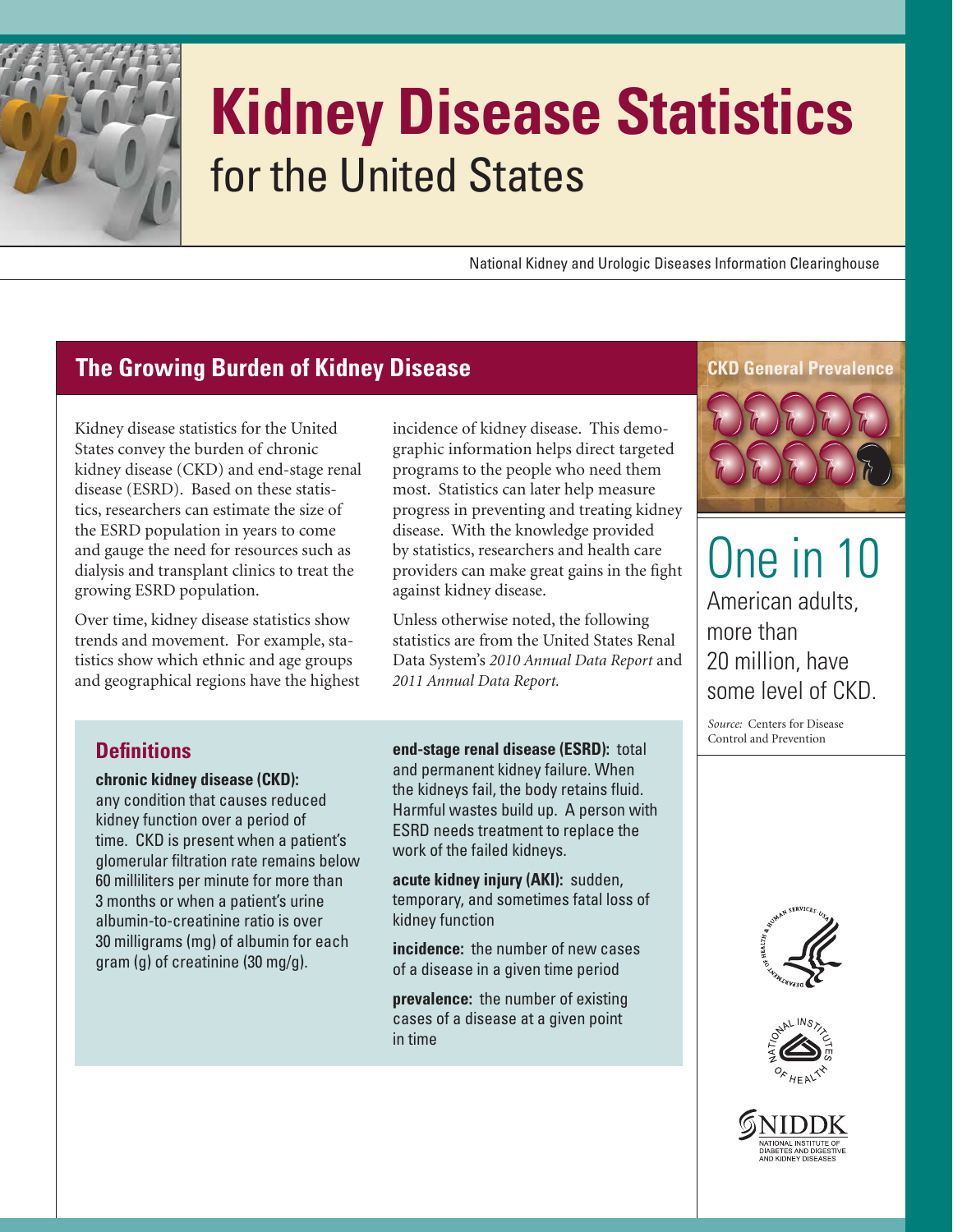

### **CKD Incidence**

- The incidence of CKD is increasing most rapidly in people ages 65 and older.
- The incidence of recognized CKD in people ages 65 and older more than doubled between 2000 and 2008.
- The incidence of recognized CKD among 20- to 64-year-olds is less than 0.5 percent.



#### **CKD Prevalence**

- The prevalence of CKD is growing most rapidly in people ages 60 and older.
- Between the 1988–1994 National Health and Nutrition Examination Survey (NHANES) study and the 2003–2006 NHANES study, the prevalence of CKD in people ages 60 and older jumped from 18.8 to 24.5 percent.
- During that same period, the prevalence of CKD in people between the ages of 20 and 39 stayed consistently below 0.5 percent.

**Percent of Population with Stage 3 CKD, by Age Group** 

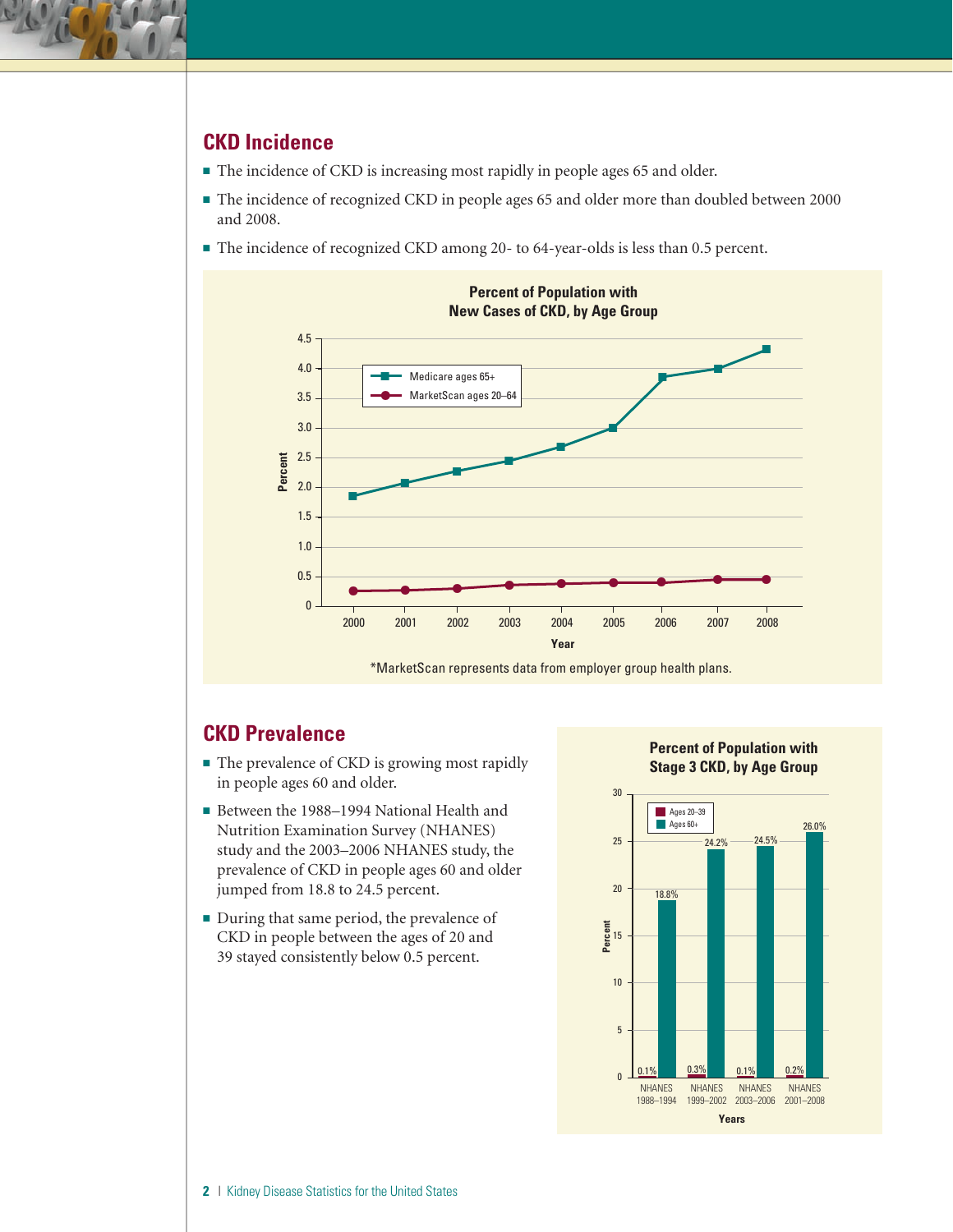## **ESRD Incident Rate**



After rising steadily from 1980 to 2001, the incident rate of ESRD leveled off.

#### **ESRD Incident Rates by Race**

- ESRD incident rates are more than three times higher for African Americans than for Caucasians.
- After rising from 1980 to 2000, the incident rates for all races **stabilized.**
- African American rates rose more quickly than rates for all other races.
- In 2001, incident rates for American Indians started to decline.

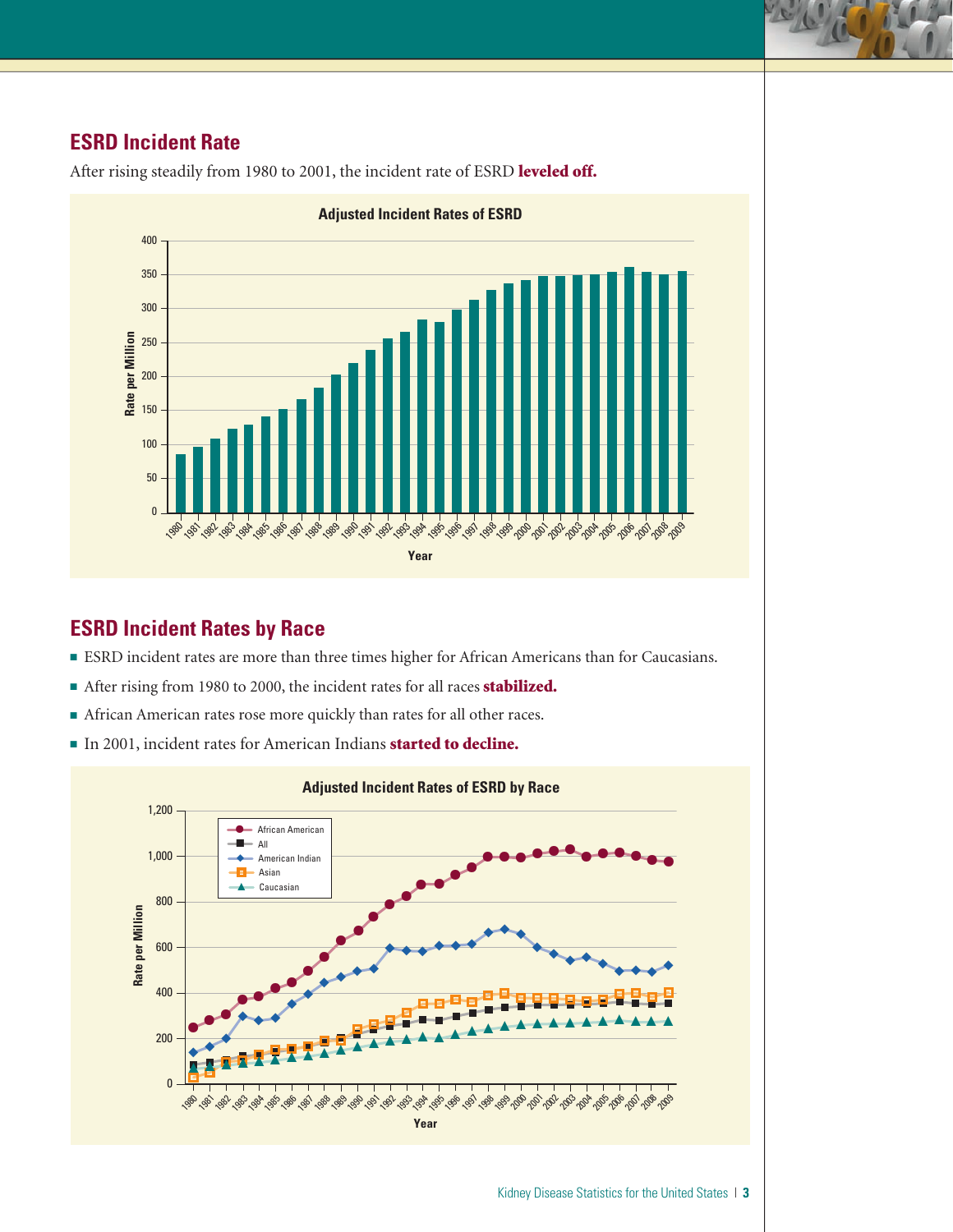

# **ESRD Prevalence and Prevalent Rate**

- At the end of 2009, more than 871,000 people were being treated for ESRD.
- Between 1980 and 2009, the prevalent rate for ESRD increased nearly 600 percent, from 290 to 1,738 cases per million.

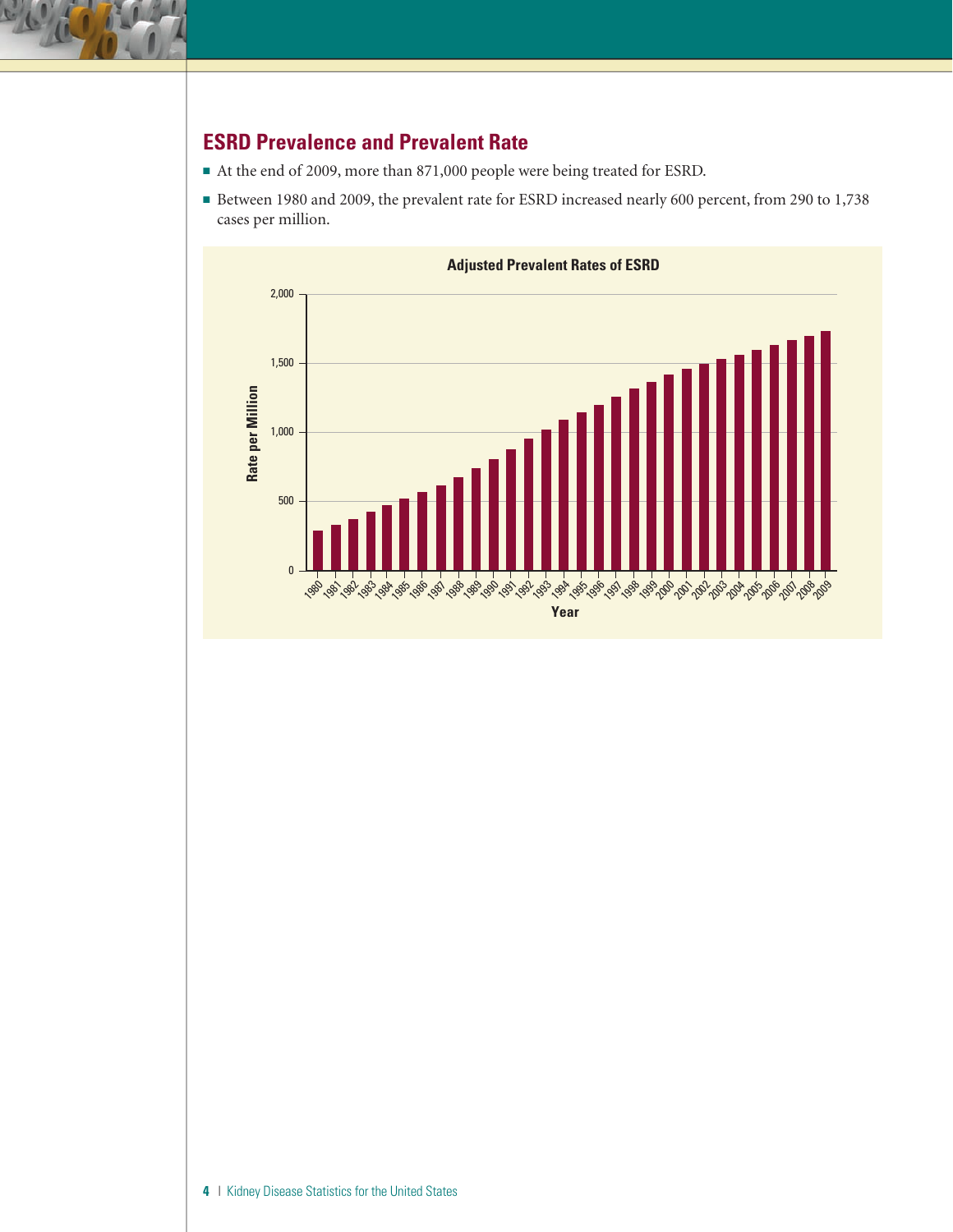# **AKI Incidence**

- The number of hospitalizations that included an AKI diagnosis rose from 3,942 in 1996 to 23,052 in 2008.
- The percentage of AKI diagnoses that required dialysis **declined** from 13.39 in 1996 to 2.25 in 2008.

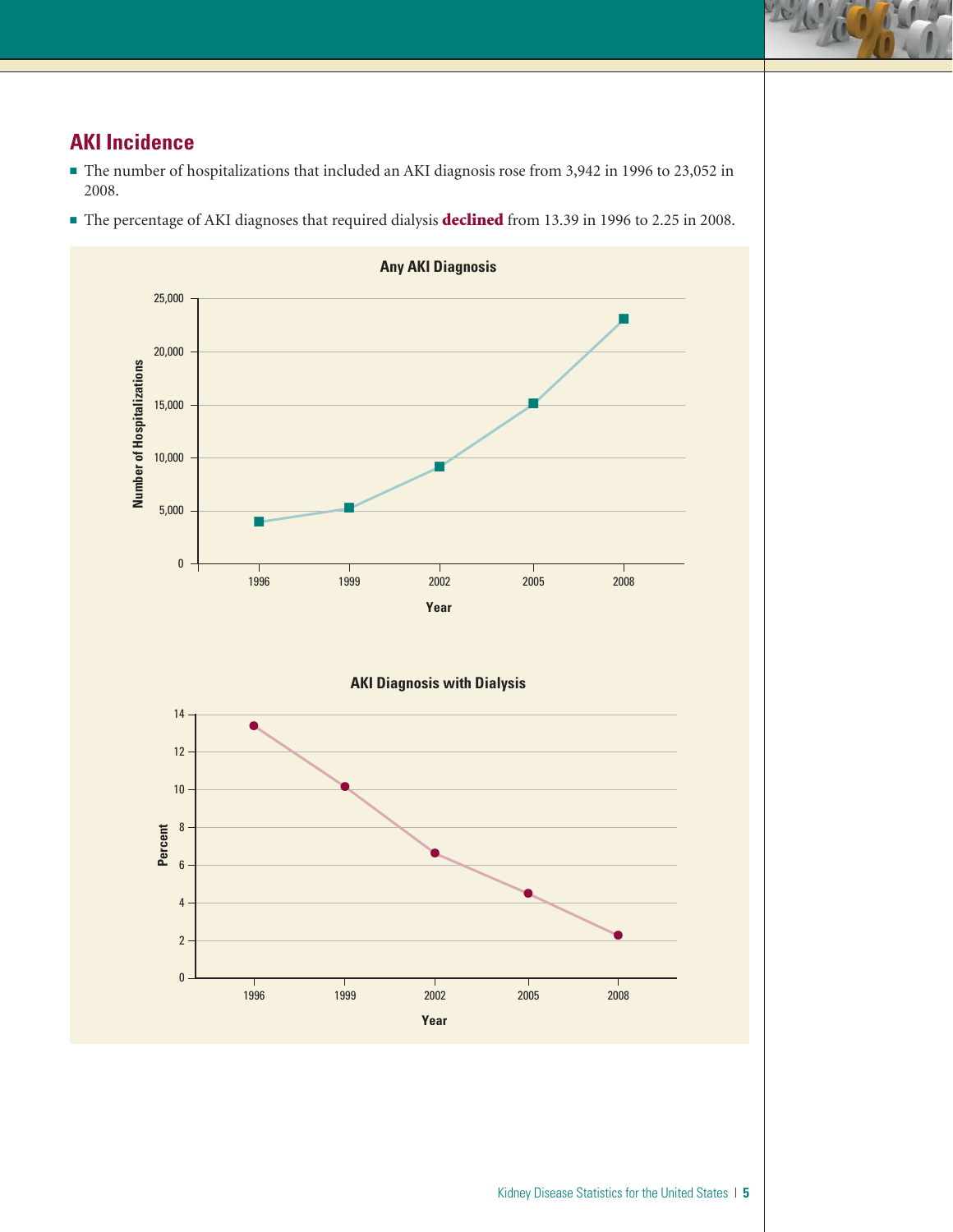

#### **CKD Co-morbidities**

- People with no CKD are more likely than people with stage 3 to 5 CKD to be alive 1 year after a heart attack.
- The 1-year mortality for heart attack patients without identified CKD is 36 percent, compared with 51 percent for patients with stage 3 to 5 CKD.



#### **ESRD Treatment Modality**

- At the end of 2009, 398,861 ESRD patients were being treated with some form of dialysis; 172,553 ESRD patients had a working transplanted kidney.
- More than 10 times as many ESRD patients receive hemodialysis (HD) treatments at a clinic as those who do peritoneal dialysis (PD) and home HD combined.



**Number of ESRD Patients by Treatment Modality**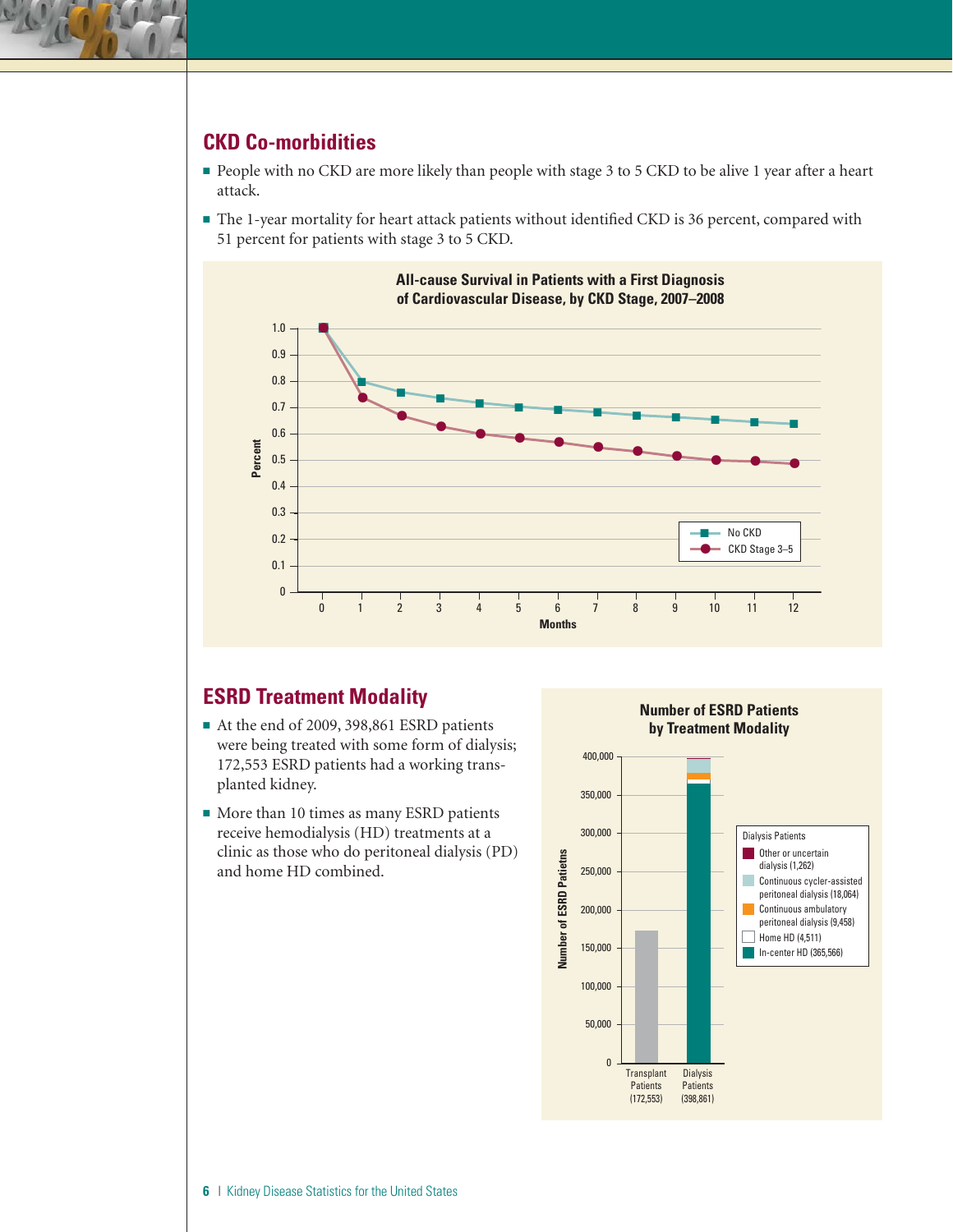# **Kidney Transplantation**

After rising steadily from 1980 to 2006, the annual number of kidney transplants declined in 2007 and 2008.

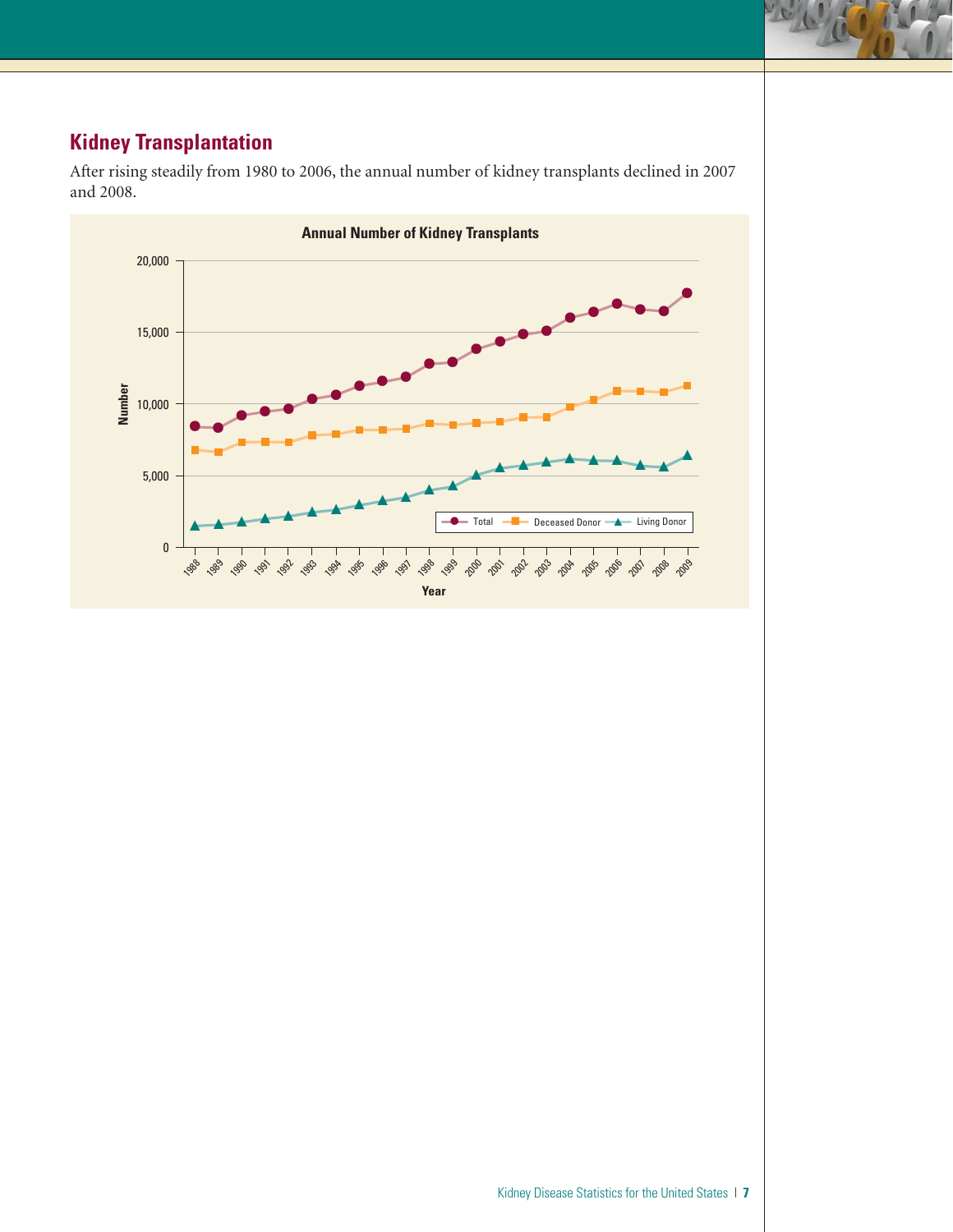

# **ESRD Mortality**

- Though the total number of ESRD patient deaths has continued to rise, the **death rate** has **declined** in recent years after peaking in 2001.
- The number of deaths from ESRD rose from 10,478 in 1980 to 90,118 in 2009.



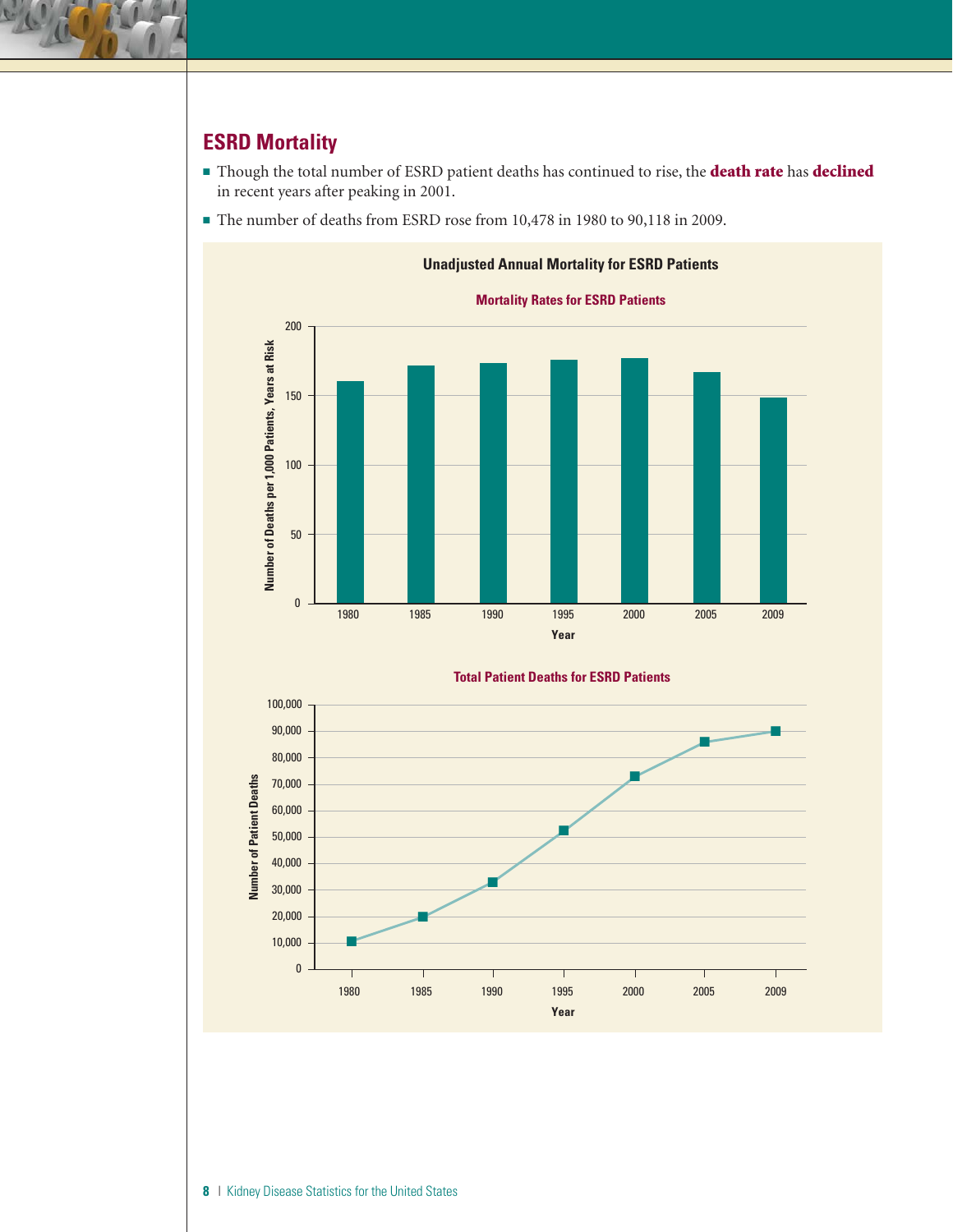## **Mortality Rates for Dialysis Patients**

After rising from 1980 to 2001, mortality rates for dialysis patients started to fall every year. By 2008, they had returned to early 1980s levels.



#### **General Graft Survival Rates**

The percentage of grafts transplanted in 1980 that survived to 1990 was 25.7. That percentage improved steadily in the following decades, with the survival rate from 1999 to 2009 rising to 44.9.

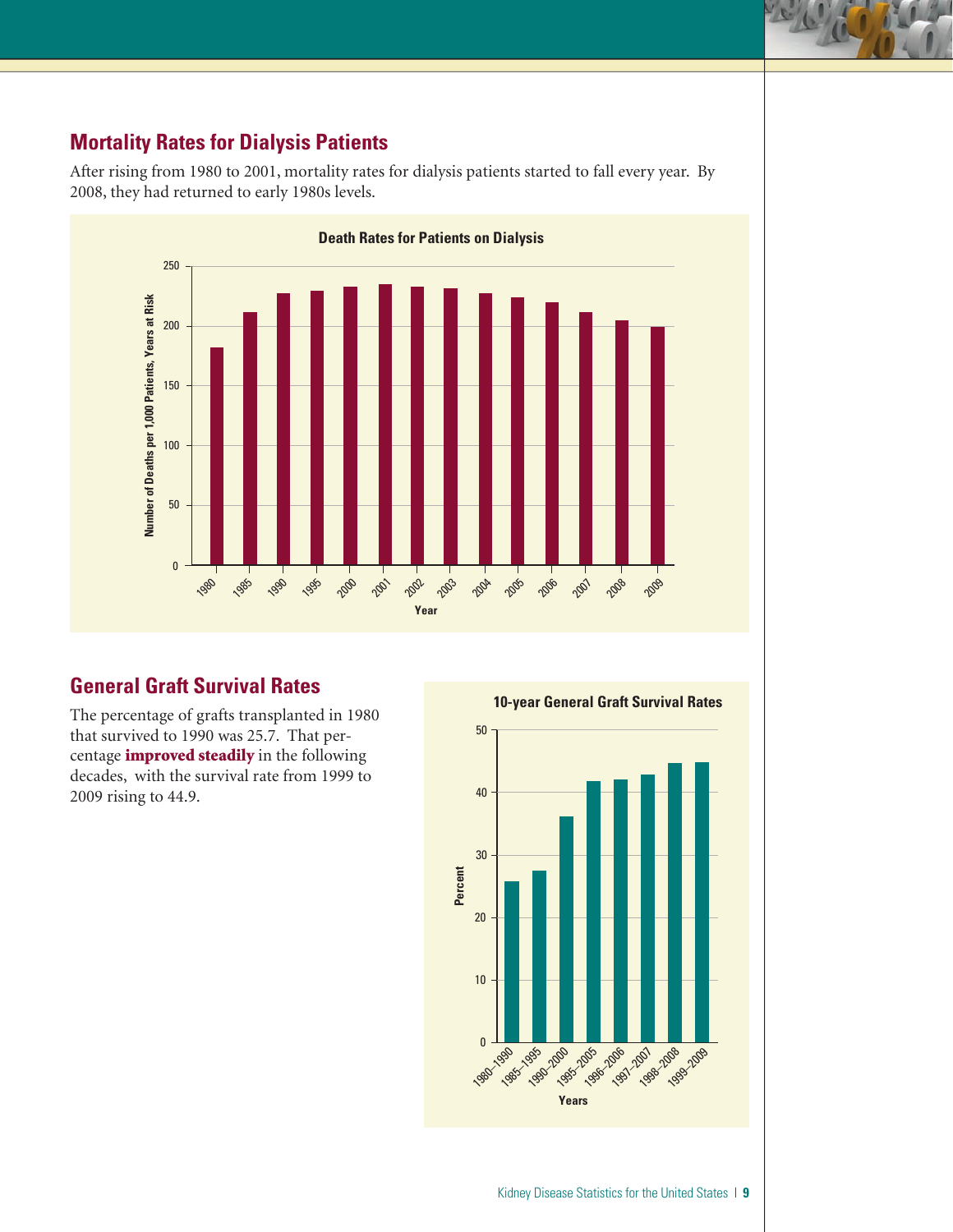## **Graft Survival Rates by Race**

While graft survival is lower in African Americans than in Caucasians, patient survival rates are about equal.



#### **Patient Survival Rates for Dialysis and Transplant Patients**

At 85.5 percent, the 5-year survival rate for transplant patients is more than twice the 35.8 percent survival rate for dialysis patients.

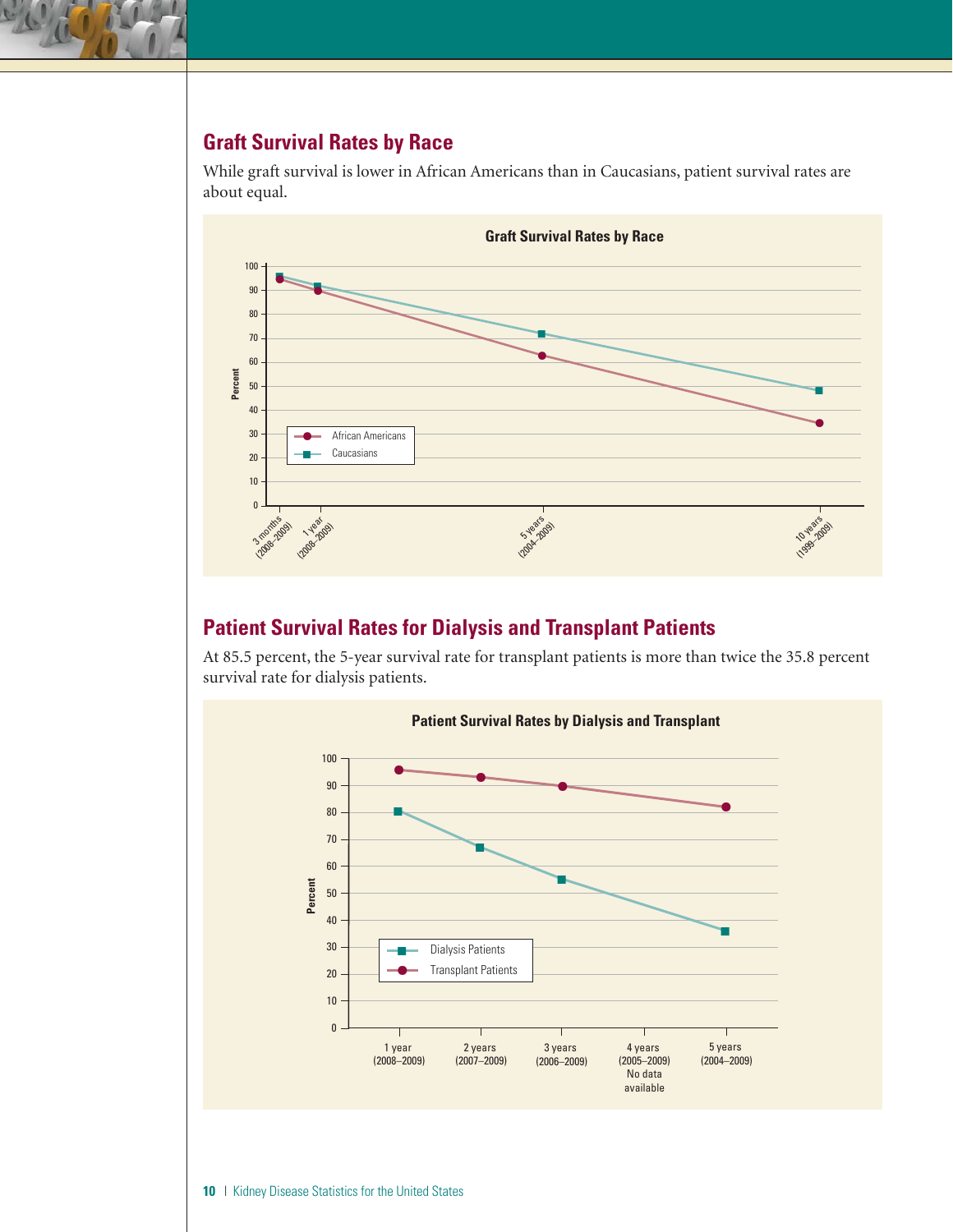#### **ESRD Costs**



Treating ESRD patients cost the United States over \$40 billion in public and private funds in 2009.

# **Costs per Patient**

- ESRD annual expenditures per patient have increased slightly in recent years.
- ESRD annual expenditures per patient have increased slightly in recent years.<br>■ From 2006 to 2007, transplant costs per patient decreased but increased again in 2008.
- Yearly costs for treating a patient on HD are nearly triple the costs for treating a transplant patient.

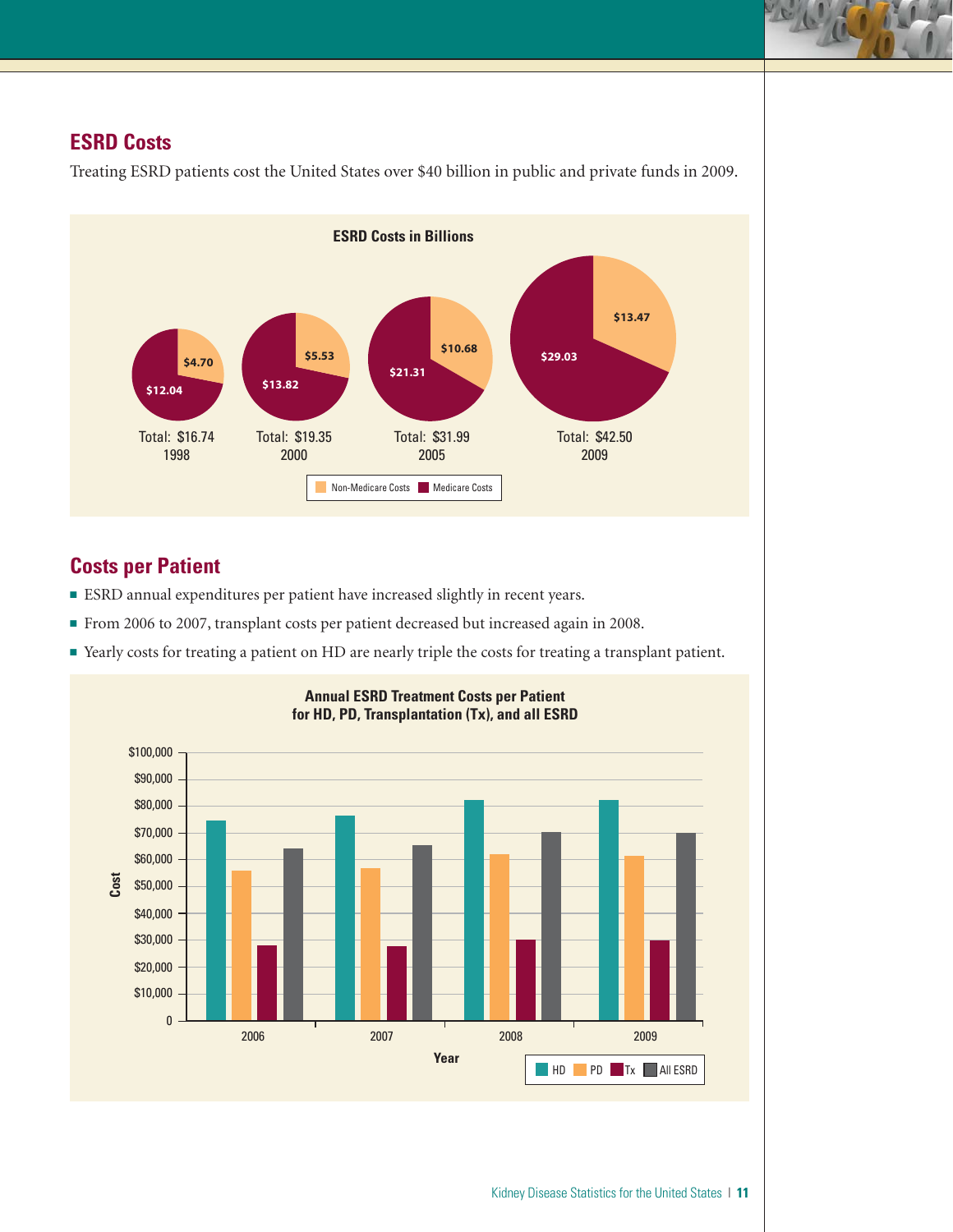#### **Defi nition**

**vascular access:** a general term to describe where blood is removed from and returned to the body during HD. A vascular access may be an arteriovenous (AV) fistula, an AV graft, or a catheter. An AV fistula is the preferred type of vascular access because it causes fewer problems with infection and clotting. Catheters have the most problems with infection.

#### **AV Fistula Use among Men and Women**

- AV fistula use **increased** from 27.9 to 55.0 percent between 1998 and 2007.
- AV fistula use **increased** in both men and women.
- AV fistula use rates among men were twice as high as among women in the late 1990s.
- Women have begun to **narrow the gap** in AV fistula use.

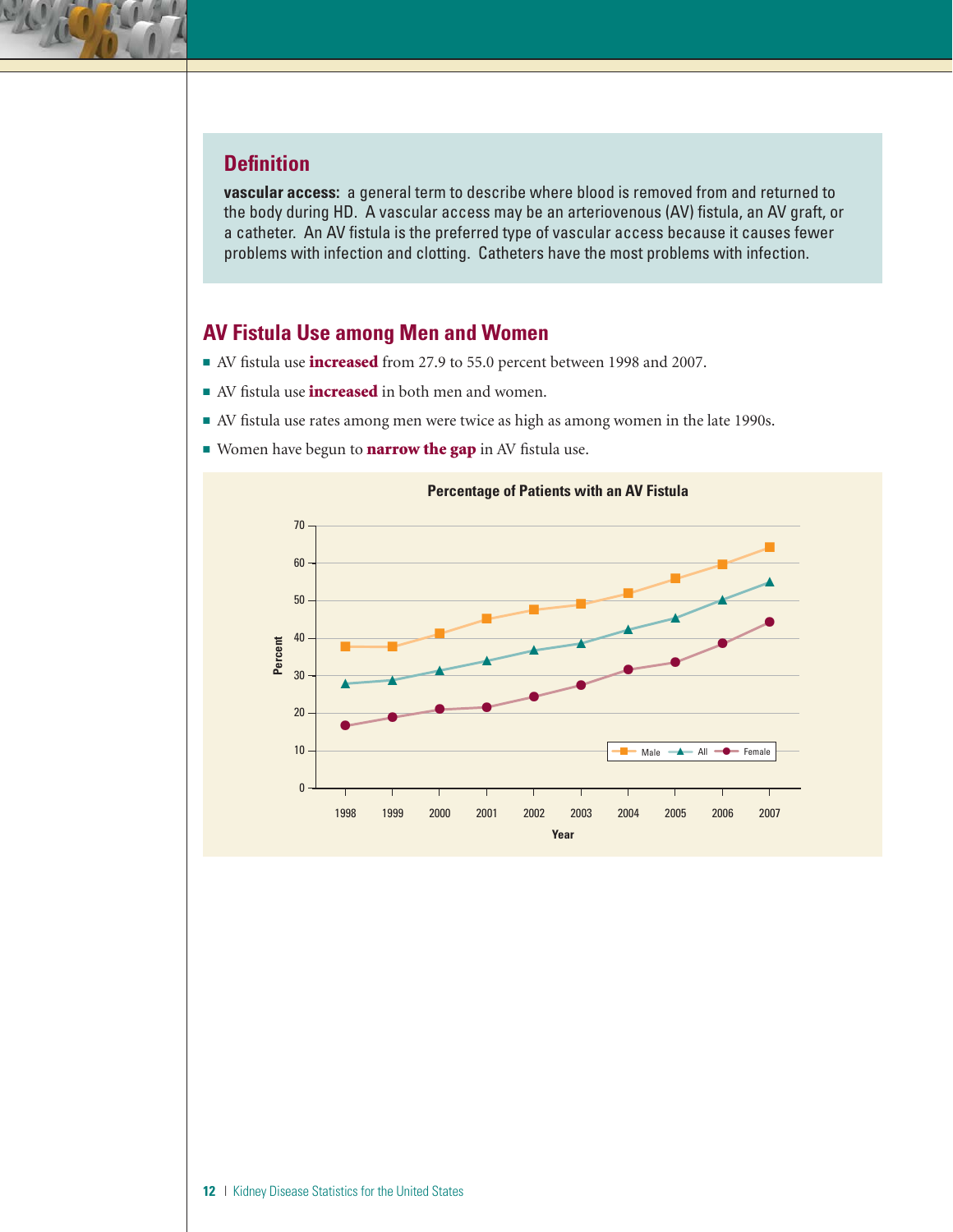#### **AV Graft Use among Men and Women**

- $\blacksquare$  <br> The decline in AV graft use mirrors the rise in AV fistula use.
- AV graft use among women is higher than among men.
- The gap in AV graft use among men and women narrowed gradually between 1998 and 2007.

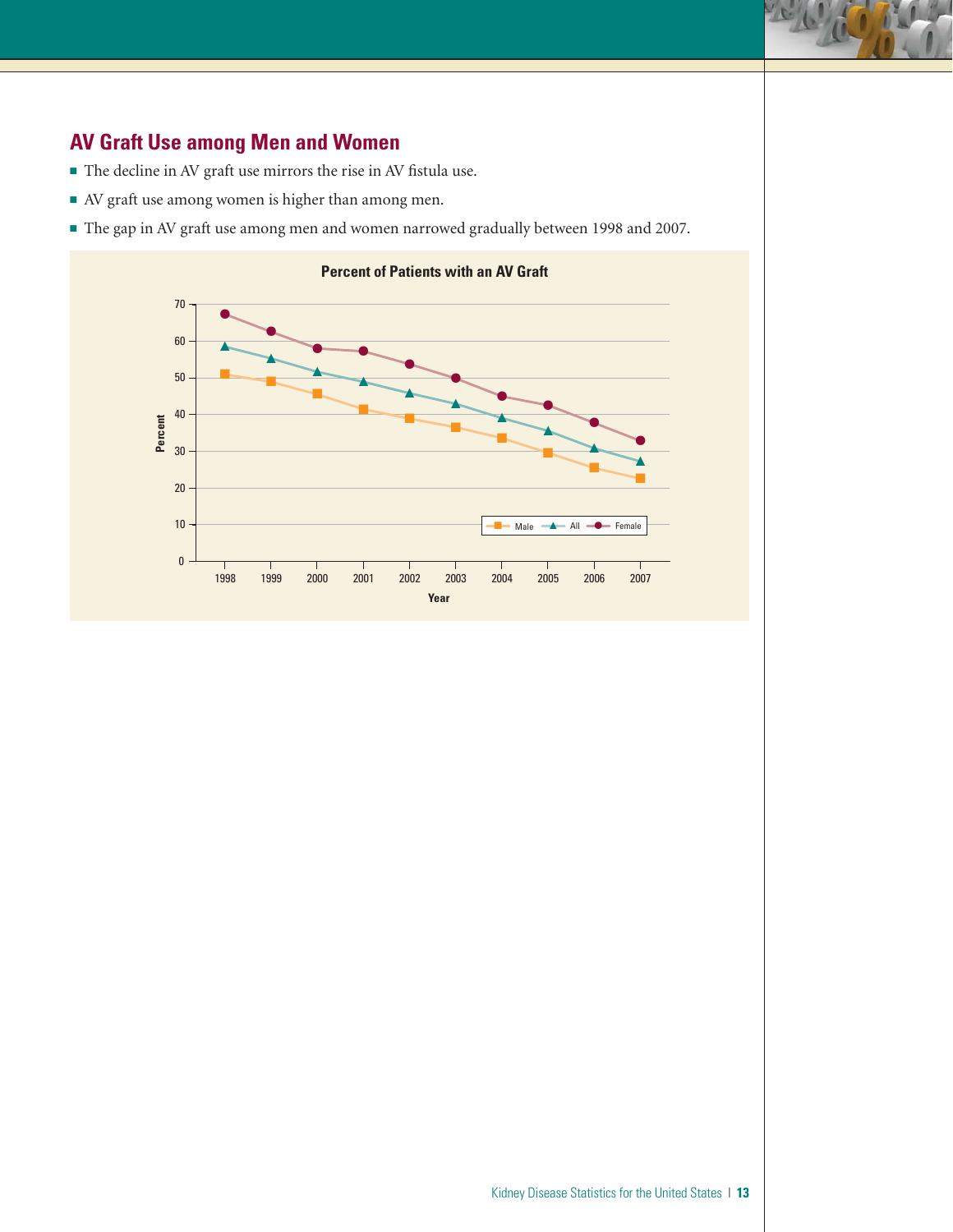

# **Catheter Use for Vascular Access**



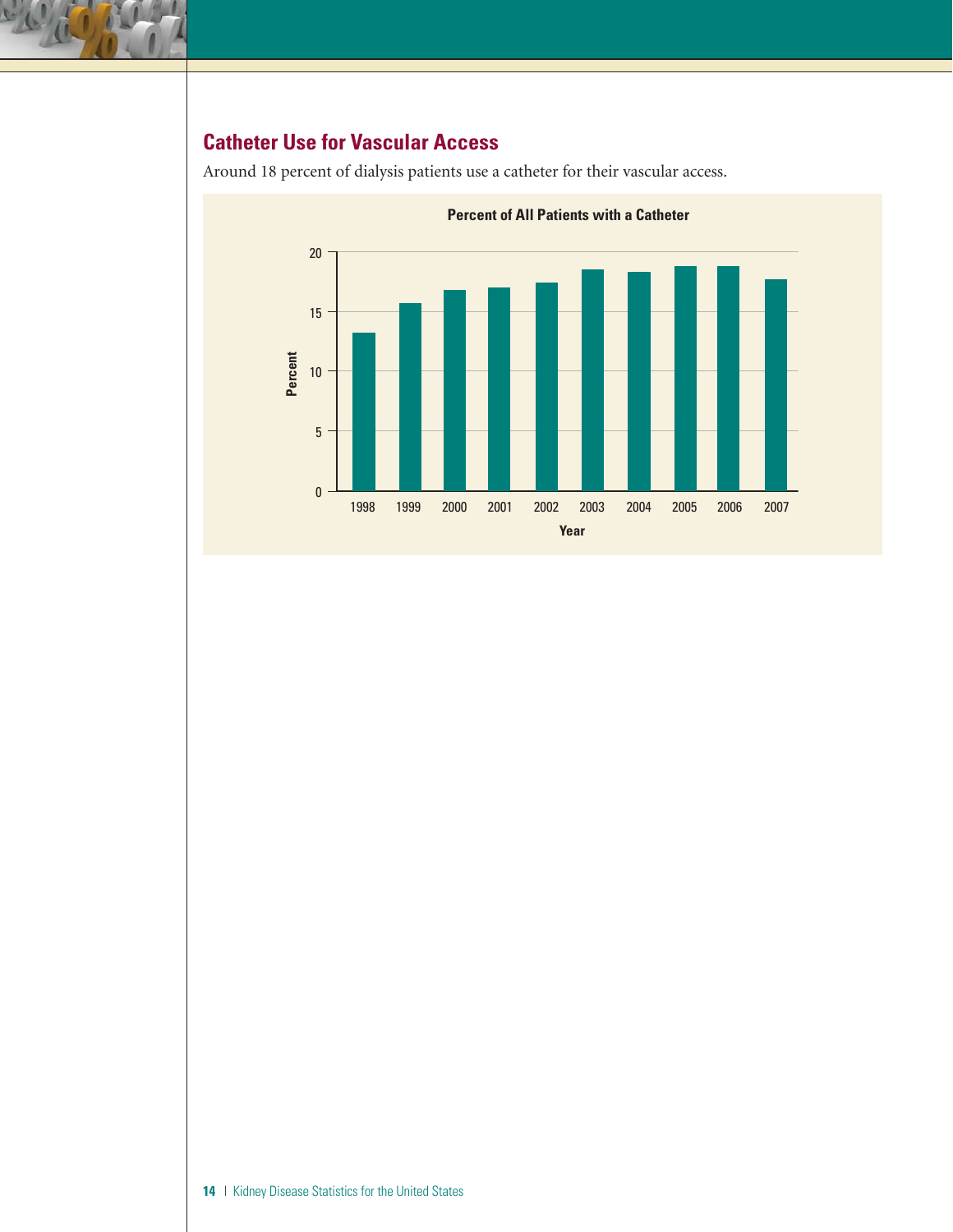#### **Acknowledgments**

Publications produced by the Clearinghouse are carefully reviewed by both NIDDK scientists and outside experts.

## **National Kidney Disease Education Program**

3 Kidney Information Way Bethesda, MD 20892 Phone: 1–866–4–KIDNEY (1–866–454–3639) TTY: 1–866–569–1162 Fax: 301–402–8182 Email: nkdep@info.niddk.nih.gov Internet: www.nkdep.nih.gov

Department of Health and Human Services. The National Kidney Disease Education Program (NKDEP) is an initiative of the National Institute of Diabetes and Digestive and Kidney Diseases, National Institutes of Health, U.S. The NKDEP aims to raise awareness of the seriousness of kidney disease, the importance of testing those at high risk, and the availability of treatment to prevent or slow kidney disease.